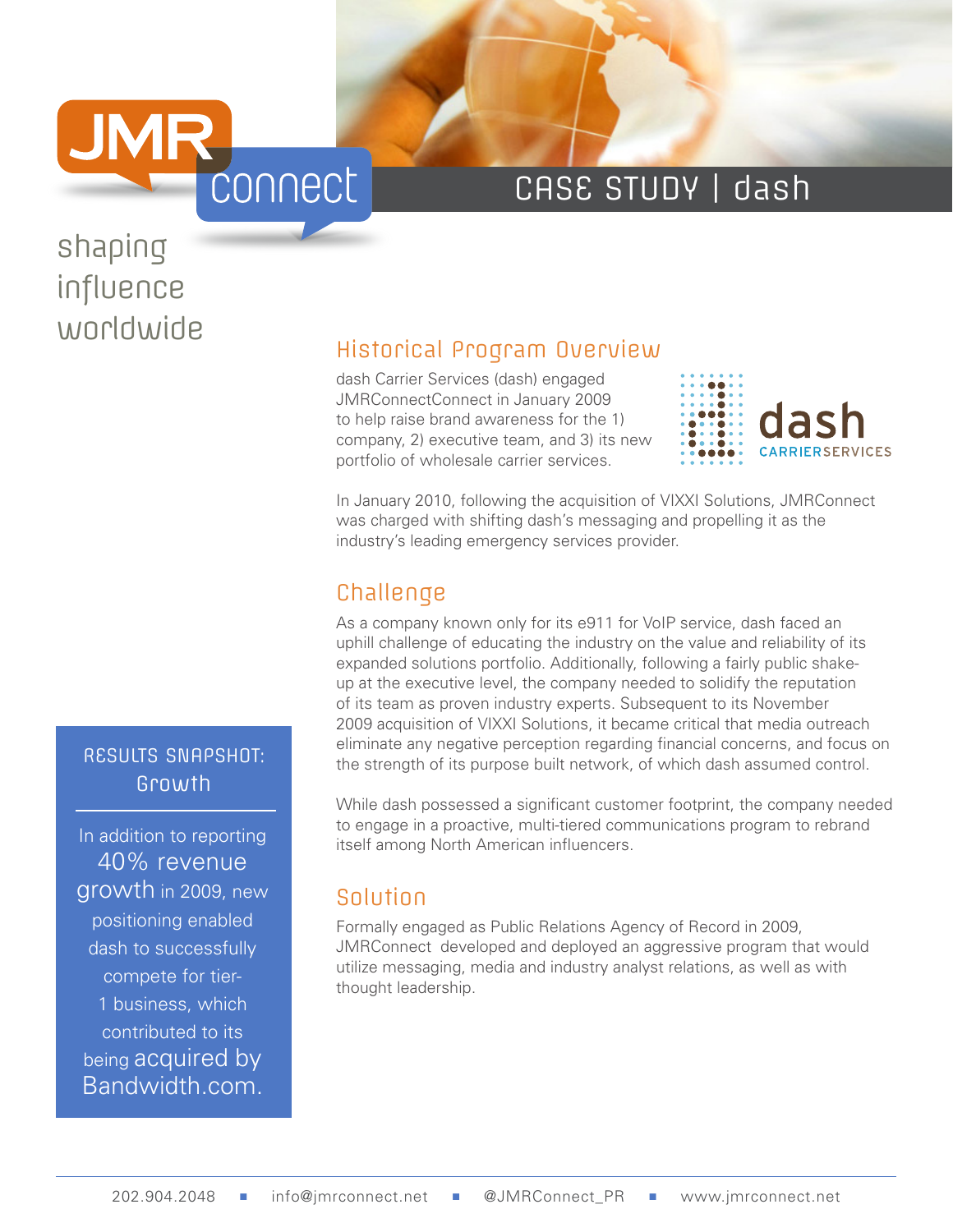



### shaping influence worldwide

#### Results

Together, JMRConnect and dash developed a rich collection of resources in support of a campaign comprised of:

- 1) Strategic Messaging
- 2) Direct Market Outreach
- 3) Aggressive Influencer Relations and
- 4) Thought Leadership

JMRConnect implemented a tactical communications plan that increased brand awareness among key industry influencers, articulated its longstanding position as the industry's premier E911 for VoIP provider, and educated the market with news of its enhanced portfolio of wholesale carrier solutions (pre-VIXXI acquisition).

In conducting the initial perception audit in December 2008, JMRConnect learned that dash was most recognized for its presence at tradeshows. Candidly, more than 75% of individuals interviewed commented on the company's "booth girls." After re-polling a similar sample population in October 2009, JMRConnect was pleased to learn that its efforts successfully shifted the public awareness "perception meter" to more accurately reflect the company's new direction. For more than 2.5 years dash enjoyed a consistent stream of news stories detailing its progress, fiscal growth, new solutions, feature placements, customer testimonials, deployments, vertical market success stories, and regular inclusion in industry roundups. In addition, JMRConnect secured more than 8 speaking opportunities for dash executives over 24 months and placed multiple bylined contributions in trade and vertical outlets.

*In addition to reporting 40% revenue growth in 2009, new positioning enabled dash to successfully compete for tier-1 business, which contributed to its being acquired by Bandwidth.com.* 

- **• Industry Media Coverage:** *FierceVoIP, Internet Telephony, 9-1-1, Network World, Phone+, Computer Weekly News, Xchange, VON, TMCNET, TelecomWeb, Telephony World, VoIP Monitor, VoIP Biz News, Communications Technology, Telephony, Billing/OSS*
- **• Vertical Media Coverage:** *Emergency Numbers Professional, Emergency Emergency, 9-1-1 magazine, Directions, Mission Critical Communications*
- **• Var/Channel Media Coverage:** ChannelVision, Telecom Reseller